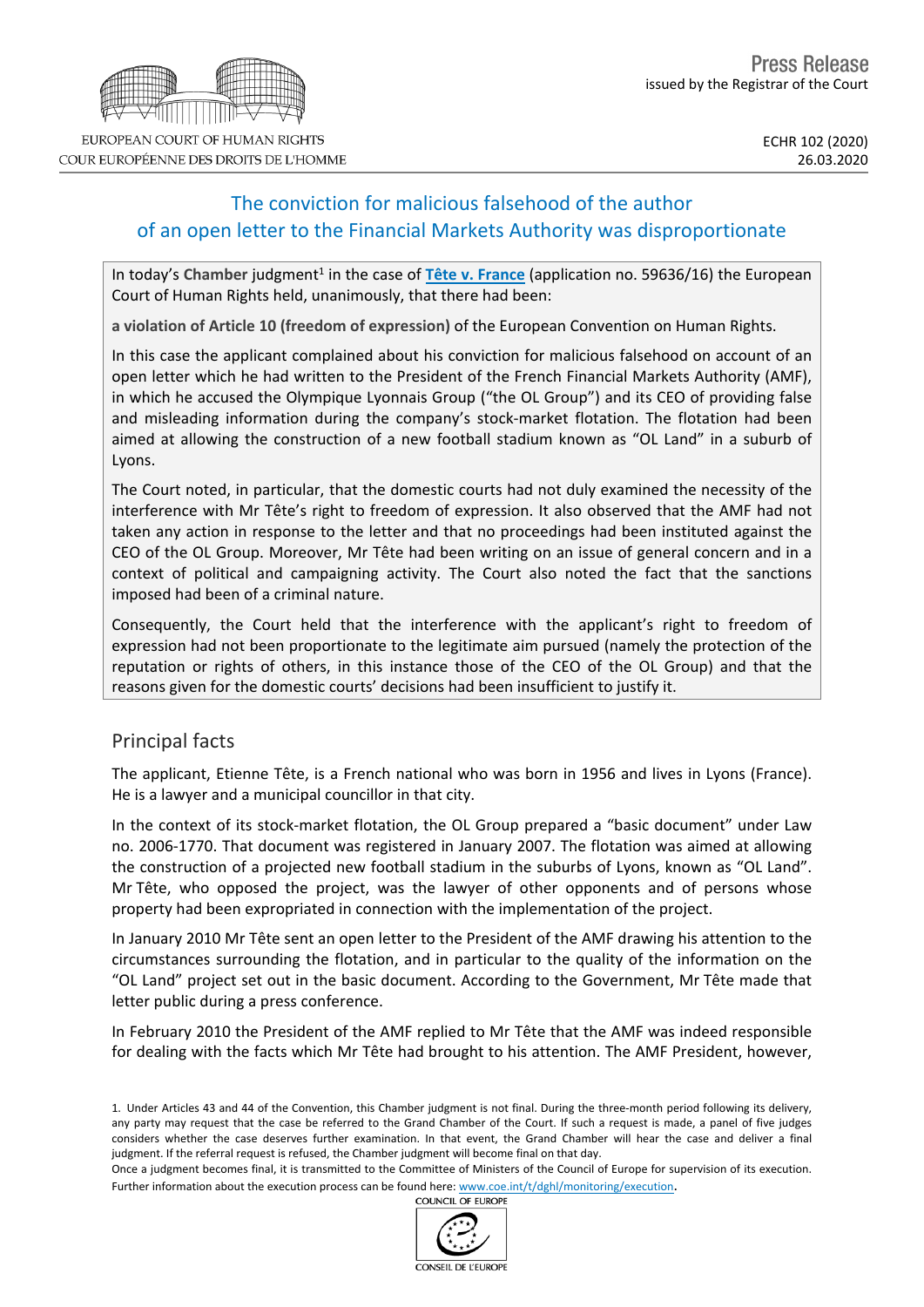pointed out that he could provide no further information since the AMF was bound by strict professional secrecy rules. The AMF took no administrative or judicial action in response to the letter.

In April 2010 the OL Group and its CEO lodged a complaint for malicious falsehood against Mr Tête. At first instance, Mr Tête was ordered to pay a fine of 3,000 euros (EUR), and also to pay a sum of EUR 5,000 for the costs incurred by the civil parties. The Court of Appeal upheld that judgment, adding EUR 5,000 to be paid for the costs incurred before it by the civil parties.

In April 2016 the Court of Cassation dismissed an appeal on points of law by Mr Tête.

### Complaints, procedure and composition of the Court

Relying on Article 10 (freedom of expression), Mr Tête complained about his conviction.

The application was lodged with the European Court of Human Rights on 10 October 2016.

Judgment was given by a Chamber of seven judges, composed as follows:

Síofra **O'Leary** (Ireland), *President*, Gabriele **Kucsko-Stadlmayer** (Austria), Ganna **Yudkivska** (Ukraine), André **Potocki** (France), Yonko **Grozev** (Bulgaria), Lәtif **Hüseynov** (Azerbaijan), Anja **Seibert-Fohr** (Germany),

and also Claudia **Westerdiek**, *Section Registrar.*

Decision of the Court

### Article 10

The Court emphasised that reporting alleged unlawful conduct to an authority was apt to come within the scope of freedom of expression.

The Court went on to find that Mr Tête's conviction for malicious falsehood on account of the open letter he had written to the President of the AMF amounted to interference with the exercise of his freedom of expression, since the conviction had been based on the substance of the remarks contained in the letter. It noted that the interference had been prescribed by law (Article 226-10 of the Criminal Code) and had pursued the legitimate aim of protecting the reputation or rights of others (in this instance, those of the CEO of the OL Group).

As to whether the interference had been necessary in a democratic society, the Court noted the following.

The Paris Court of Appeal had confined itself to ascertaining whether the constituent elements of the offence of malicious falsehood were made out, without taking account in its reasoning of the right to freedom of expression, on which Mr Tête had expressly relied. The Court of Cassation had subsequently found that the courts below had not been required to respond to that argument. The domestic courts had not conducted a balancing exercise between Mr Tête's right to freedom of expression and the right of the CEO of the OL Group (whose reputation was at stake) to respect for his private life. Accordingly, they had not duly examined the necessity of the interference with Mr Tête's right to freedom of expression.

The Court further noted that the AMF had not taken any action in response to the letter. No proceedings had been instituted against the CEO of the OL Group, nor had the file been forwarded